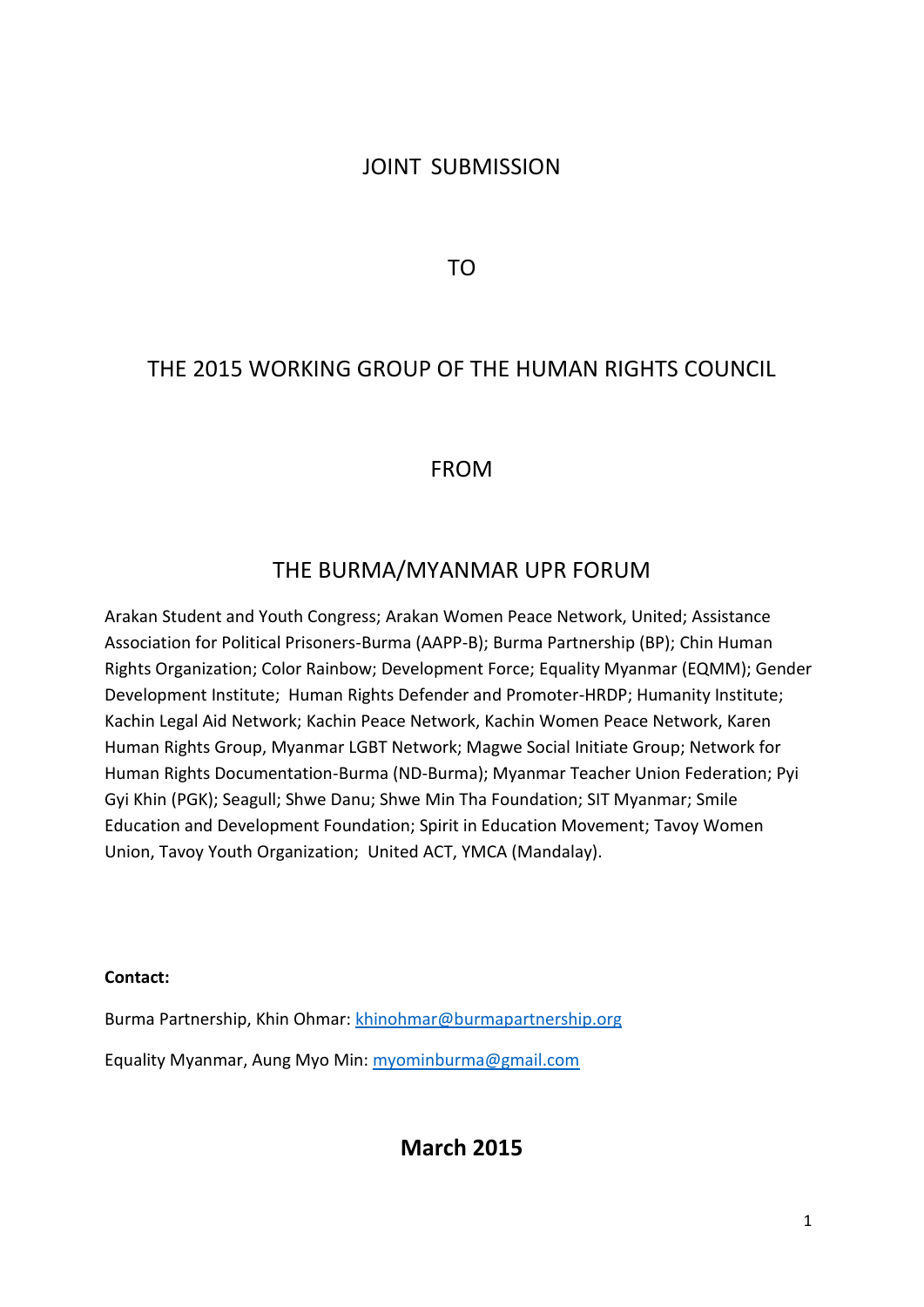# **SUBMISSIONS OF THE BURMA/MYANMAR UPR FORUM**

## EXECUTIVE SUMMARY

- 1. This joint stakeholder submission is by the Burma/Myanmar UPR Forum, which was convened after workshops in Yangon and Mandalay, the two main cities of Burma/Myanmar. The aforementioned organizations expressed an interest to contribute and endorse this report. This report includes issues that are not covered by separate submissions as those separate submissions are able to go into much greater depth. For example, there is no section in this submission on women's rights as a partner organization are submitting their own report on this issue. Thus this report seeks to fill the gap of the most important human rights issues not covered by other actors of Burma/Myanmar's civil society. The Forum's member organizations contributed information and edits to the draft that the core writing team that consisted of Burma Partnership and Equality Myanmar produced.
- 2. Of the many significant human rights issues that currently exist in Burma/Myanmar, the Forum has identified eight key issues which it thinks must be addressed by the Government of Burma/Myanmar if there is any realistic chance for Burma/Myanmar to transition to a representative democracy in the foreseeable future.
- 3. Despite Government rhetoric and public promises<sup>i</sup> it is evident that little or nothing has been accomplished in the last four years: there has been no changes or improvement in the Judiciary or rule of law; constitutional change has not occurred; no core human rights conventions have been ratified or acceded to; human rights violations continue unabated; business interests are favored over local interests and negotiations for a cease fire are deadlocked**.**
- 4. The Forum strongly urges the Human Rights Council and the United Nations to take all necessary steps to compel the Government to make these essential changes as soon as possible.

### 2.0 THE JUDICIAL SYSTEM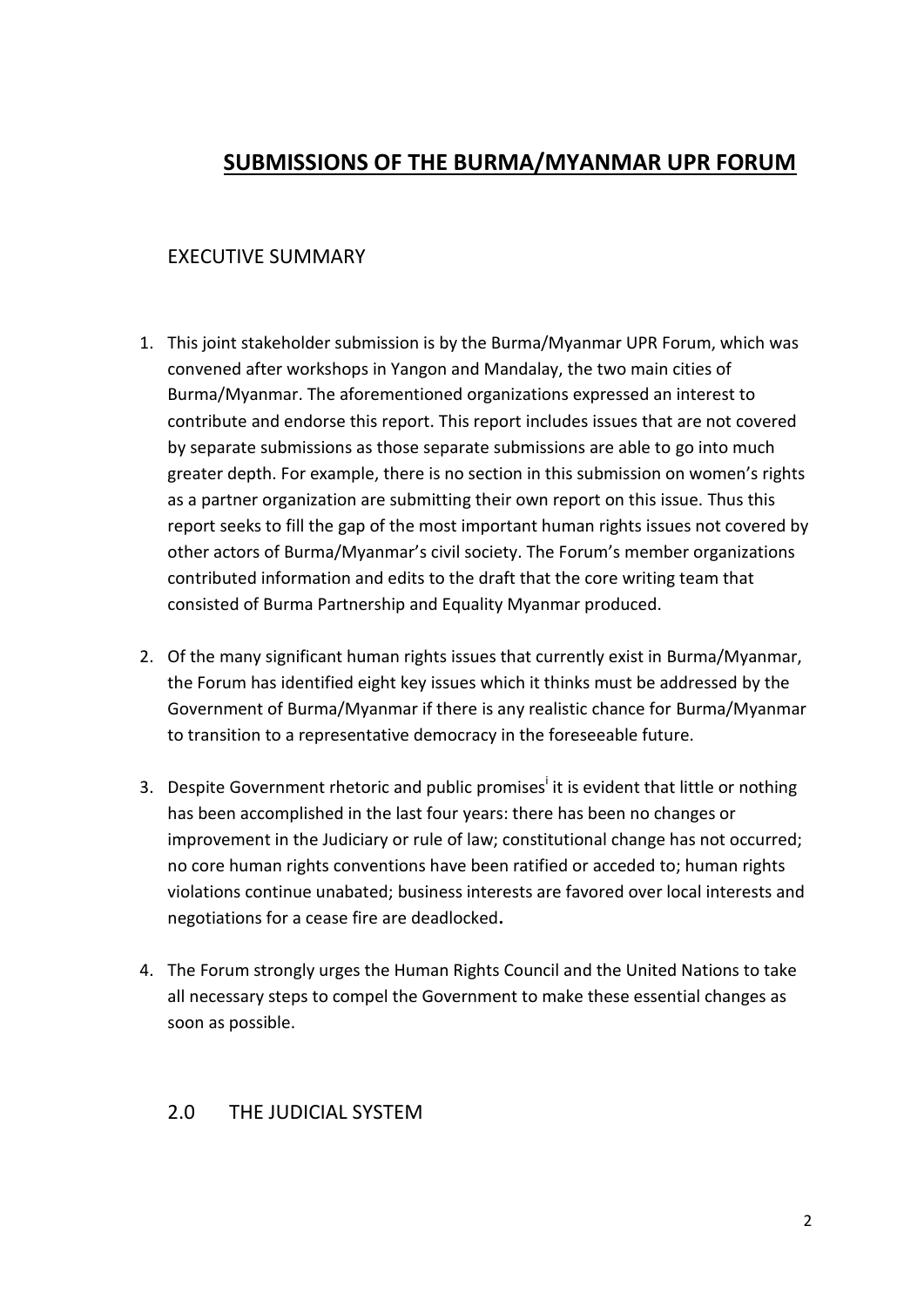- 5. The Constitution of the Republic of the Union of Myanmar Act 2008 (the Constitution) established the Supreme Court as the highest court in Burma/Myanmar with jurisdiction over all matters except for constitutional matters (Constitutional Tribunal Court) and military matters (Courts-Martial).<sup>ii</sup> The Chief Justice of the Supreme Court is nominated by the President for approval by the Pyidaungsu Hluttaw (Parliament) and these two officials nominate the other Justices. Each nomination must be approved by Parliament which must approve the nomination unless the nominee does not clearly meet the qualifications set out in the Constitution.<sup>iii</sup> Similar procedures are followed with respect to the appointment of judges to the high courts and lower courts.<sup>iv</sup> Notwithstanding the provisions in the Constitution to the effect that the Chief Justice and other Justices must be free of party politics, under the current legislative framework the judiciary is not independent of the executive branch and that in reality there is no separation of powers that is a necessary and vital part of any democracy. The Special Rapporteur in his last report to the HRC in 2014 concluded that there has been little progress in making or undertaking fundamental reforms to the judicial system, including the judiciary.<sup>Y</sup> In fact the Special Rapporteur concluded in a previous report that the judiciary was under the direct control of the Government and the military<sup>vi</sup>.
- 6. The Forum notes that Burma/Myanmar supported certain recommendations set out in the 2011 Working Group Report A/HRC/17/9 (2011 WG Report), namely: (1) to ensure the independence and impartiality of the judiciary and guarantee due process of law; and (2) to improve its domestic legislation and judicial system to be in line with international standards and obligations including stronger training for its military and law enforcement officers. Vii
- 7. Corruption and bribery are also major issues facing Burma/Myanmar. Lawyers and parties to an action are now accustomed to the necessity of paying bribes to all levels of court officials including judges. For example in 2013 there was the case that came to the public's attention where an individual involved in a property lawsuit in Yangon was approached by the wife of the judge hearing the case with a "request" for payment of US\$150,000.<sup>viii</sup> Unfortunately very few cases of corruption in the judicial system have come to the public's attention or have been prosecuted. One senior Burma/Myanmar lawyer has quoted "justice goes to the highest bidder"<sup>x</sup>. In an attempt to address this problem the Government set up a Judicial Fairness Committee three years ago .The Committee has received over 10,000 complaints since its creation, yet there has been no effective action to resolve the complaints. Subsequently in 2013 the Government ratified the Convention against Corruption and established a 15 member Anti-Corruption Commission. It is too soon to measure the effectiveness and impact of this commission on the judicial system. Apart from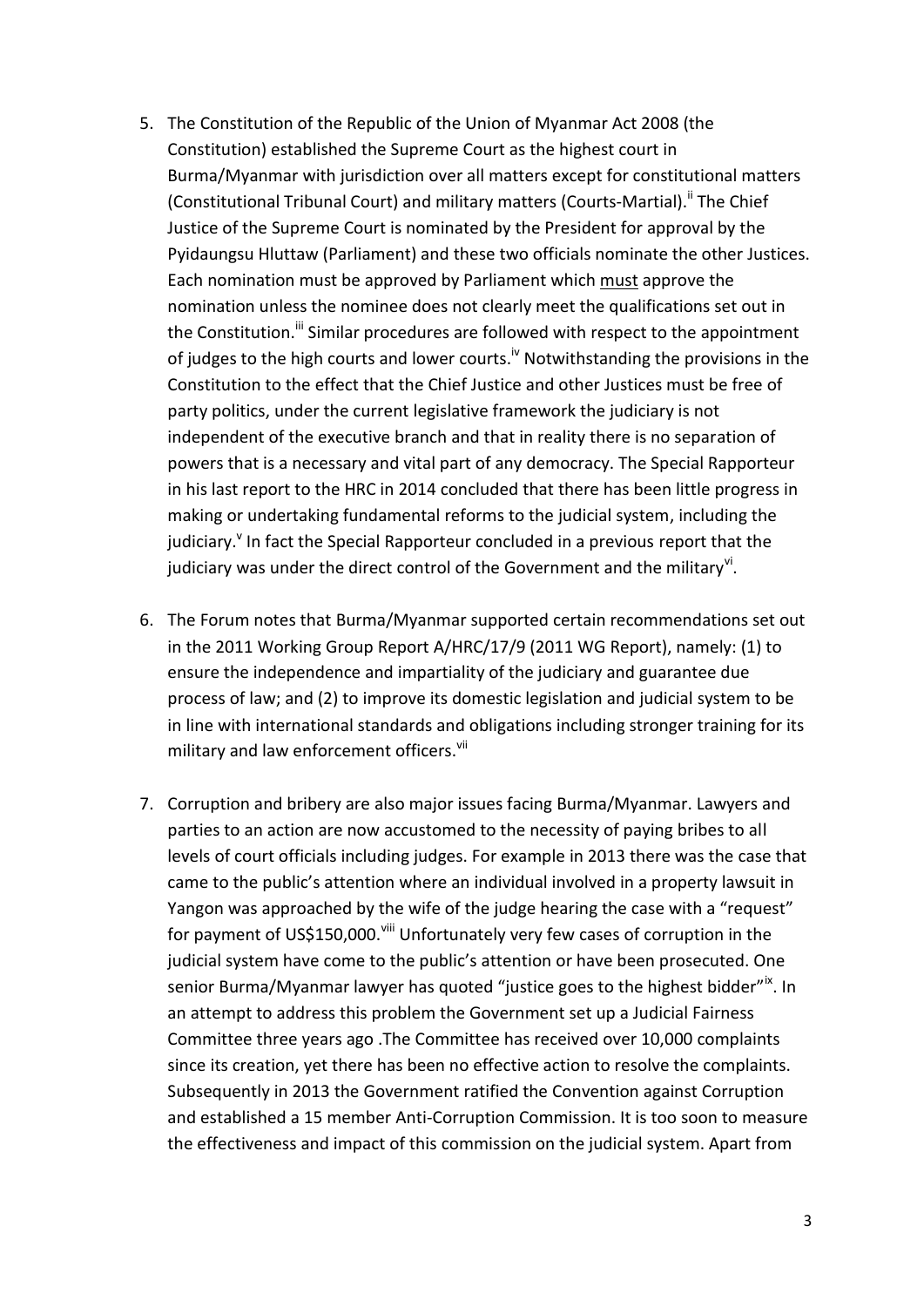this step little has been done or accomplished by the Government to reform and modernize the judicial system in Burma/Myanmar.

- 8. There is an inherent unfairness that currently exists in Burma/Myanmar's judicial system. There are many examples of this, but one extreme case involves Htin Kyaw, a human rights defender (HRD) who leads the community- based organization Movement for Democracy Current Force. Since June 4, 2014 he had received at least 14 sentences for human right activities from different courts under various laws totaling 13 years 4 months.<sup>x</sup>
- 9. In any democratic system there is a vital need for a strong independent bar to be able to maintain a check and balance on the Government when human rights are threatened. In Burma/Myanmar there is no strong independent national bar council or association at the present time which is in a position to effectively challenge the Government when necessary. Under the Bar Council Act of 1929 as amended in 1989 the Bar Council now consists of 11 members, six of whom are nominated by the Supreme Court, and the remaining five being government officials with the chair being the Attorney-General.<sup>xi</sup> Therefore the Myanmar Bar Council is indirectly controlled by the Government and is not an independent body.
- 10. In summary (1) the judiciary is not independent and there is no separation of powers between the executive and the judiciary; (2) there is rampant corruption in the court system; (3) there inherent unfairness in judicial decisions; and (4) there is no independent national bar council or association. The Forum submits that an independent transparent uncorrupt judiciary and bar is an essential component to creating a viable working democracy.

RECOMMENDATIONS TO THE GOVERNMENT OF BURMA/MYANMAR:

- amend the Constitution (including the amending formula) to ensure that the judiciary is truly independent of the executive and the legislature;
- ensure that the Anti-corruption Commission is independent and impartial with the necessary funds to effectively carry out its mandate to investigate corruption in the courts;
- enhance the quality of legal education in all aspects of the judicial system including law schools, lawyers and the judiciary in Burma/Myanmar; and
- amend applicable legislation pertaining to the National Bar Council to enhance and safeguard the independence of the legal community.

3.0 CONSTITUTION AND LAW REFORM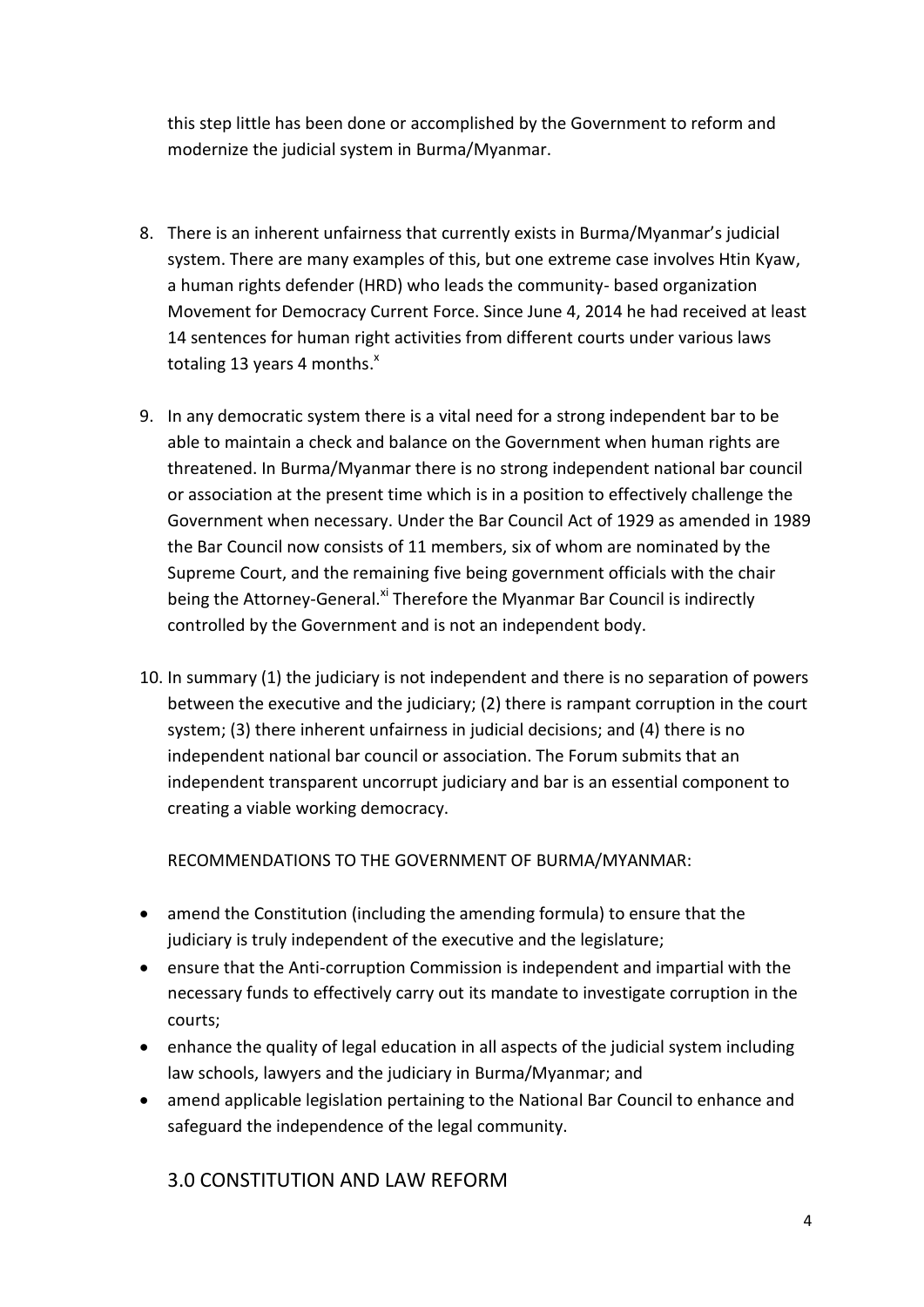- 11. Burma/Myanmar accepted a number of recommendations on law and constitutional reform, including reforming laws that allow forced labor, marital rape, and those that restrict fundamental freedoms, as well as incorporating international human rights standards into law, yet these have not been implemented. Furthermore, one of the most significant obstacles to establishing democracy, the 2008 Constitution, has not been amended.
- 12. In response to growing pressure from both local civil society organizations and the international community, the Government in mid-2013 appointed a 109 member Constitutional Review Committee for the Reform of the Constitution. By the end of 2013 the Committee had received over 300,000 suggested changes to the Constitution and submitted its report in January 2014. The most significant of these are: (1) to remove or amend the de facto veto power of the military set out in Sec. 436 (keeping in mind the military is entitled to 25% of the seats in the Parliament); (2) to remove the impunity provisions set out in Sec. 445; and (3) to amend the qualifications for the offices of President and Vice-Presidents set out in Sec. 59 and in particular Sec. 59(f). The Government's response was to set up yet another committee to supposedly oversee the implementation of the amendments to the 2008 Constitution. Unfortunately the Government has decided to postpone any possible action on amending the Constitution until after the 2015 elections.
- 13. Furthermore there are many examples of local laws which do not confirm to the Constitution or international laws. More extreme examples are as follows: (1) the Myanmar Penal Code of 1860 is outdated and does not meet the national, economic and social needs of society; (2) the minimum age of a child for criminal responsibility is 7 years of age<sup>xii</sup>; (3) it is not a criminal act in Burma/Myanmar for a man to rape his wife unless she is under 14 years of age; (4) under 1951 Child Labor Act a child from 13 to 15 is able to work if he/she has doctors certificate that the child is in good health which is not in compliance with the Convention on the Rights of the Child (CRC). There are many other examples of domestic laws which need to be repealed or amended to bring such laws in line with the Constitution and international laws.

RECOMMENDATIONS TO THE GOVERNMENT OF BURMA/MYANMAR:

- amend the Constitution as soon as practicable to effect necessary changes to make Myanmar a transparent accountable and fully democratic society;
- make the appropriate changes to the Constitution and other applicable legislation to ensure that the military becomes fully accountable to civil authority;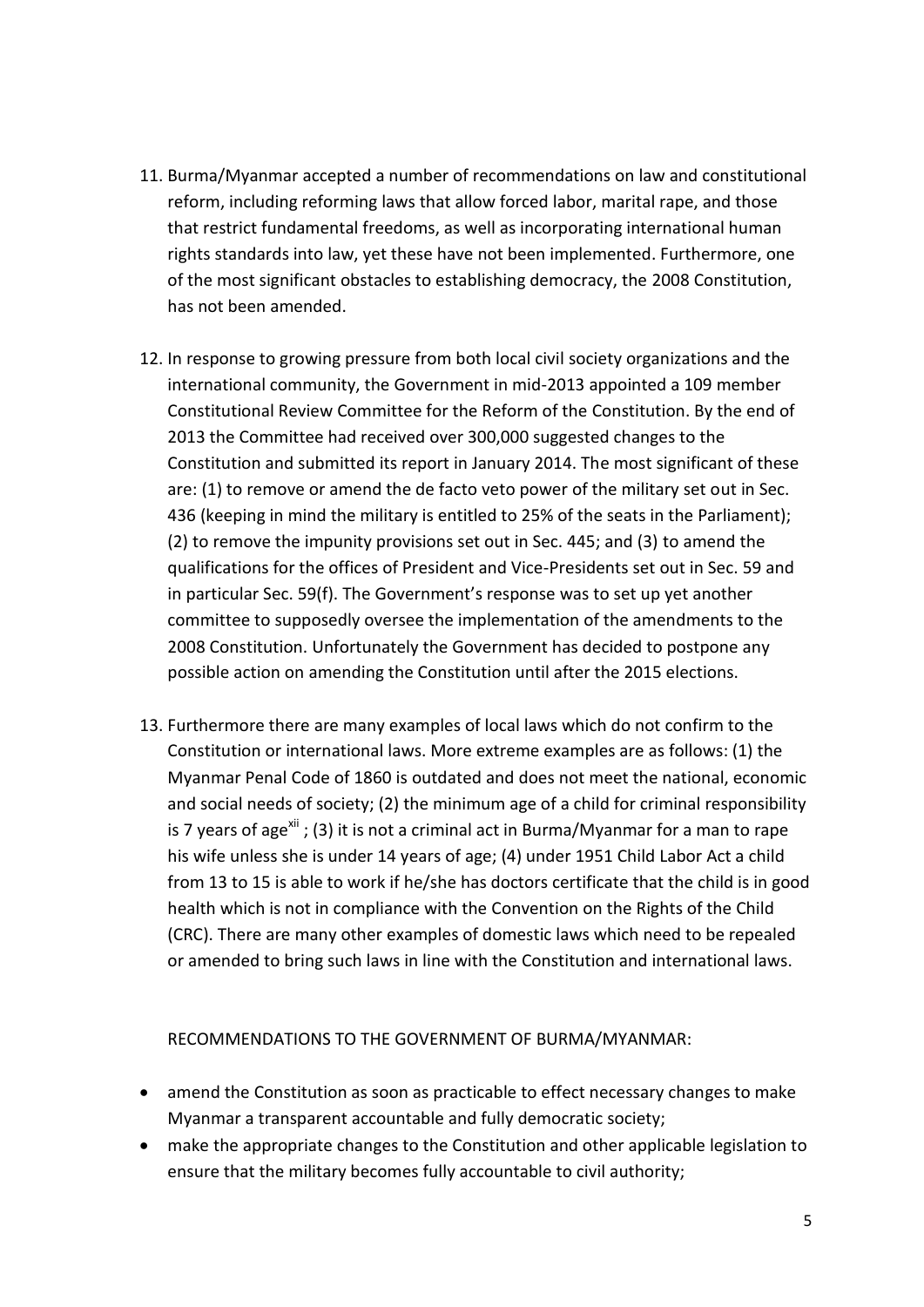- amend or repeal domestic legislation to conform to the Constitution and international laws (including CEDAW, CRC and CRPD); and
- amend Section 445 of the Constitution so as to end impunity for government officials including the requirement to investigate, prosecute and punish those responsible $x_{\text{lin}}$

## 4.0 FREEDOM OF ASSOCIATION/EXPRESSION/POLITICAL RIGHTS

- 14. Burma/Myanmar accepted the 2011 working group recommendation to "take steps to review domestic laws with a view to guaranteeing the right to freedom of expression, association and assembly, including assuring a free and independent media." President Thein Sein's government has introduced a raft of new legislation, which, ostensibly, allows fundamental freedoms of association, expression and assembly. Yet not only are these laws fundamentally flawed, they are being used to stifle civil society and deny the very fundamental freedoms that they are supposed to enshrine.
- 15. In the initial years of the transition process 2011 and 2012, Burma/Myanmar saw a loosening of restrictions on fundamental freedoms, as well as high profile releases of political prisoners. However as the 2015 election draws near, more and more people are being charged or imprisoned under politically motivated charges, while the media is being muzzled after a positive spell of opening up.
- 16. One particular law that is being used to imprison activists is the 2011 Peaceful Assembly and Peaceful Procession Act.<sup>xiv</sup> This law seemingly allows peaceful demonstrations to take place. Yet it contains stipulations such as the need to apply for permission to assemble, later amended to 'consent' from the authorities. This consent must be applied for five days in advance, while details of the time, place, and slogans, and purpose of the assembly, as well as names and addresses of the organizers provided. Those who contravene the legislation are criminally liable under Section 18.
- 17. The Government also enacted the Association Registration Law in 2014, $^{xy}$  permitting civil society organizations to work officially in Burma/Myanmar. However, the legislation contains clauses that are still disconcertingly ambiguous (e.g. references to organizations which threaten "national security" or being subject to charges under "existing law") or which have the potential to restrict the freedom of associations or civil society organizations to operate (e.g. imposing limitations on the geographical scope of their activities).<sup>xvi</sup>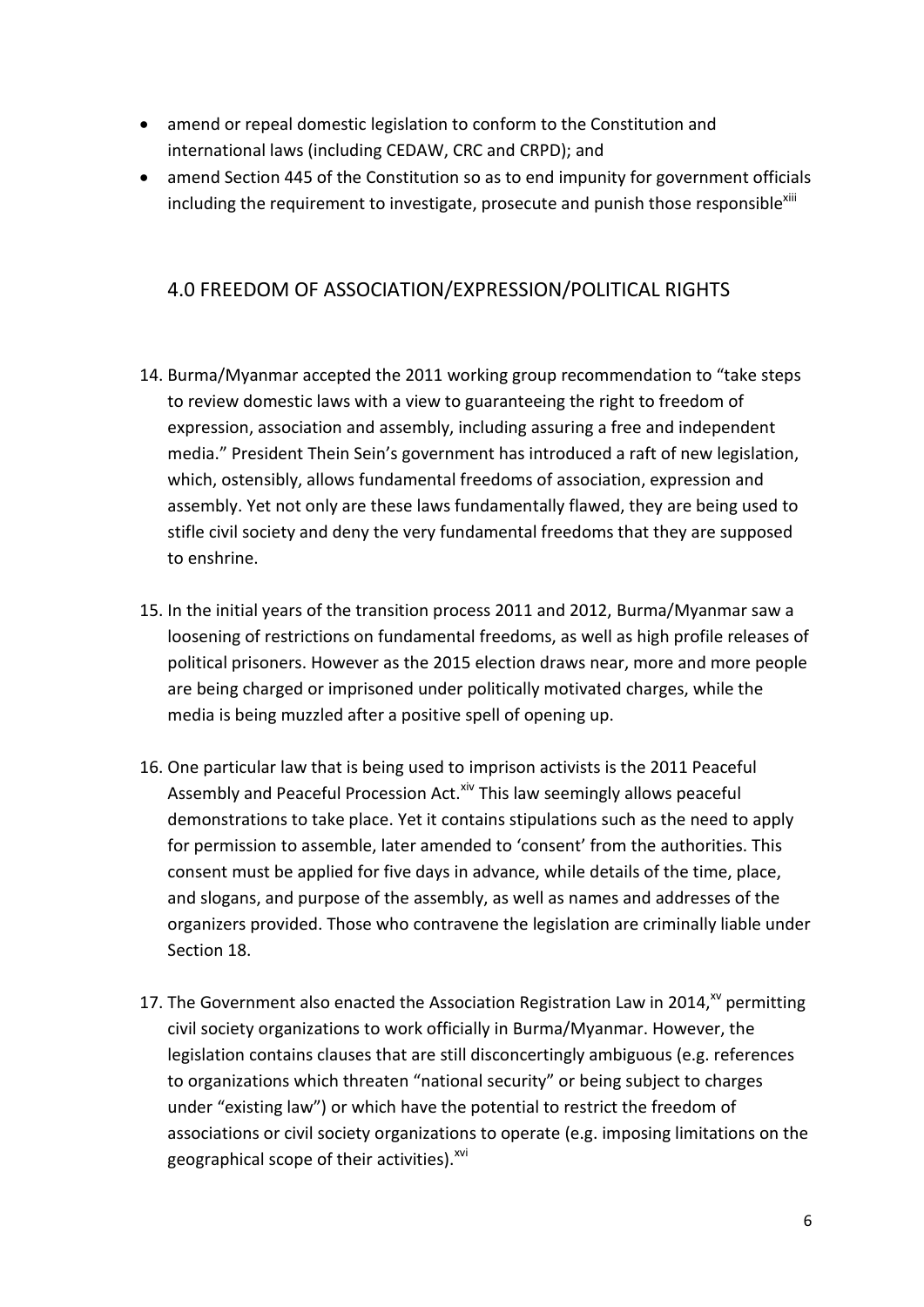- 18. Not only are new laws such as the above being used to squeeze civil society space and place restrictions on fundamental freedoms, but draconian legislation<sup>xvii</sup> such as the 1908 Unlawful Association Law and the Myanmar Penal Code of 1861 are still being utilized to arrest politicians and activists.<sup>xviii</sup>
- 19. A worrying trend is the intimidation of journalists who are covering events the authorities do not want to be in the public domain. A particularly brutal example is the case of Ko Par Gyi, a journalist who in 2014 was taken into custody, tortured and shot dead by the Myanmar Army. <sup>xix</sup> His body was buried without being returned to his family. Par Gyi's death has caused widespread outcry amongst civil society in Burma/Myanmar, with his appalling death signaling a stark reminder of the dangers civil right activists, journalists, and human rights defenders face.
- 20. Other high profile cases include the five journalists of Unity Journal, who face seven years imprisonment including hard labor, for reporting on a chemical weapons factory.<sup>xx</sup>

RECOMMENDATIONS TO THE GOVERNMENT OF BURMA/MYANMAR:

- immediately cease the silencing of political activists, peaceful protesters and HRDs by use of the criminal justice system or by threats, harassment and intimidation;
- ensure that all Burma/Myanmar people's fundamental rights to assembly, association and expression are respected and protected at all times;
- release all prisoners of conscience unconditionally and resolve all disputes in relation thereto with an independent review panel composed of competent domestic and international experts; and
- undertake full, transparent and independent investigations into all allegations of human rights as protected by international human rights law and the Constitution.

### 5.0 MYANMAR NATIONAL HUMAN RIGHTS COMMISSION

21. On 5 September 2011, Burma announced that it had established the Myanmar National Human Rights Commission (MNHRC) charged with promoting and safeguarding the fundamental rights of citizens in accordance with the 2008 Constitution.<sup>xxi</sup>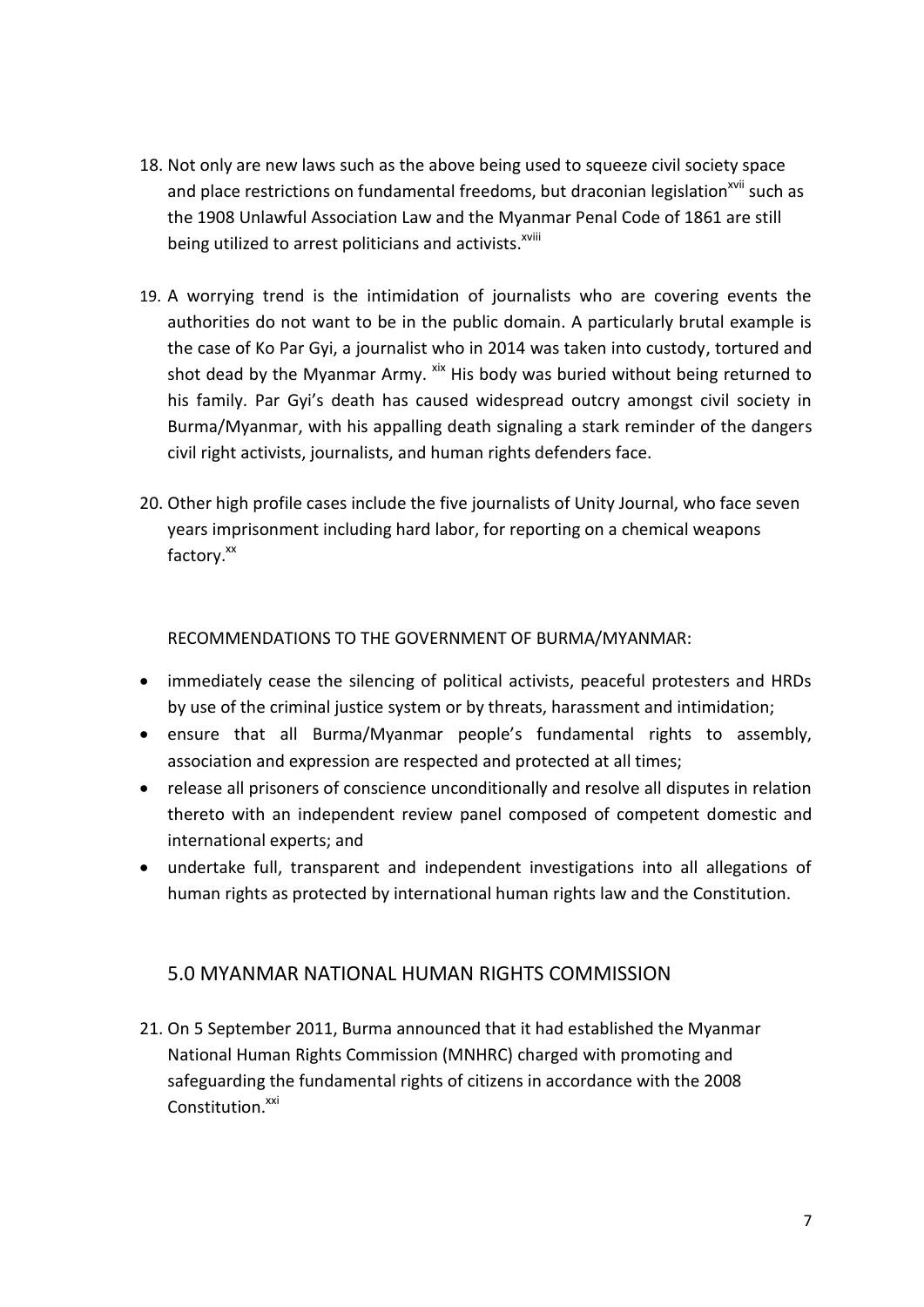- 22. Initially its 15 (now 11) members were all appointed by President Thein Sein himself with no consultation with civil society or other stakeholders. Subsequently, in March 2014 the Myanmar National Human Rights Commission Law was passed giving the organization an extended mandate.
- 23. Concerns about the new law include the fact that the President has a major influence on the MNHRC. According to the law, the President establishes a selection board (which consists of very little civil society representation) which chooses candidates for a MNHRC membership shortlist from which the President will choose the members. Dismissal procedures are vague leaving the members without sufficient provisions to protect their independence. Currently MNHRC cannot conduct investigations into cases where a court case is pending. While the law grants MNHRC powers to compel the production of documents and witnesses, it also uses such vague wording that it could allow a broad range of denial of this production essential for investigations. Furthermore, financial support of MNHRC is allocated from the Government's budget rather than from Parliament's budget. Thus the enabling law and MNHRC fall far short of the principles of independence as stated in the Paris Principles.<sup>xxii</sup>
- 24. It is important to note that MNHRC has yet to successfully investigate and provide substantive recommendations for any human rights complaint made to it. It fails to meet the key tests of independence, effectiveness, and legitimacy.<sup>xxiii</sup> A prime example is related to its mandate in conflict zones. The military commits the most serious, widespread and systematic human rights abuses. It remains a completely unreformed institution. Cases of torture, sexual abuse and rape, extra-judicial killings among many violations continue to be documented on a regular basis. Yet Win Mra, chairman of MNHRC, clearly stated in an interview that the MNHRC would not investigate abuses in ethnic conflict areas.<sup>XXIV</sup>
- 25. In another display of not just ineptitude, but of actions that actually exacerbate the human rights situation in Arakan State involve the Duu Chee Yar Tan massacre. Evidence obtained by the UN as well as information from Medicines Sans Frontieres clearly indicated that the police were involved in the massacre of around 40 Rohingya Muslims in Duu Chee Yar Tan village.<sup>xxv</sup> Yet in their investigation report, MNHRC proceeded to not only absolve the police of any wrongdoing but used the term 'Bengali' to describe the Rohingya, thus furthering the discourse that they do not belong in the country as they are illegal immigrants and denying them the right to self-identify.

RECOMMENDATIONS TO THE GOVERNMENT OF BURMA/MYANMAR: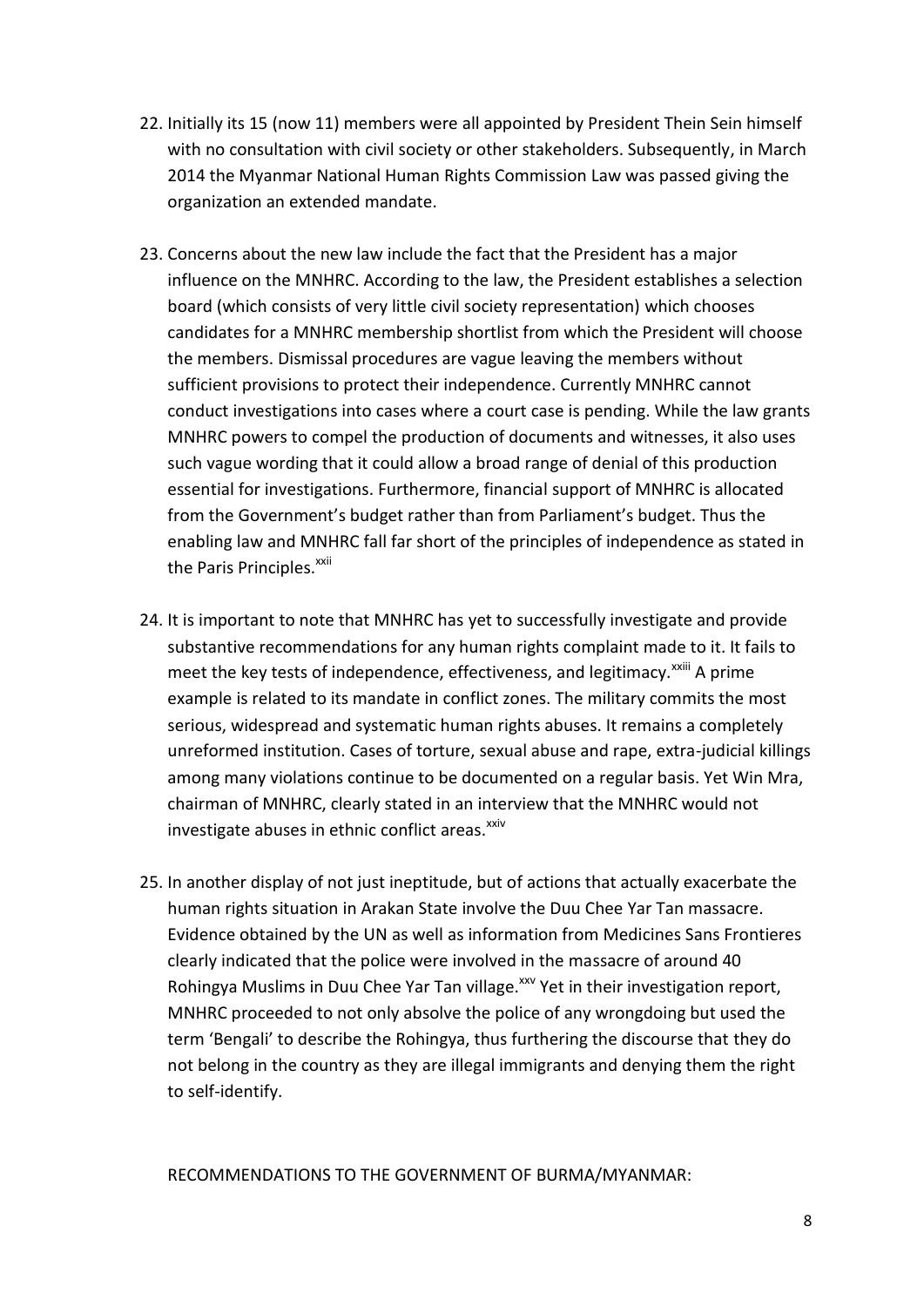- amend the enabling law to ensure that: (1) the selection committee consists of more civil society representatives (both registered and unregistered), including those from independent academia; (2) at least a third of its members are women and from religious and ethnic minorities; (3) an independent mechanism is established for dismissal procedures to ensure that retaliation for investigation into sensitive issues is avoided; (4) MNHRC is able to investigate cases that are under court proceedings; and (5) funding (including decisions as to salaries, benefits and expenses) for MNHRC comes from Parliament as opposed to the President's Office as it is now;
- allow MNHRC unrestricted access to active conflict and ceasefire areas with guarantees of protection;
- Regularly and systematically consult with civil society organizations, both registered and non-registered, including human rights groups, ethnic groups and women's groups; and
- speak out publicly on cases of arrest and intimidation of HRDs.

### 6.0 ARMED CONFLICT

- 26. Since Burma/Myanmar's independence in 1948, armed conflict has plagued the country as decades long civil war has been fought between various ethnic armed groups (EAGs) and government forces. The government accepted the recommendation in 2011 to "solve long-standing conflicts between the Government and ethnic groups in a peaceful manner" yet conflict continues, as do human rights violations associated with this conflict.
- 27. Since March 2011, the Government has reached preliminary bilateral cease fire agreements with 14 EAGs but not with the Kachin Independence Army (KIA) or the Ta'ang National Liberation Army (TNLA) with which regular clashes continue.<sup>xxvi</sup> Notwithstanding six rounds of meetings between the Government and the Nationwide Ceasefire Coordination Team for a nation-wide cease fire agreement, the negotiation process appears to be deadlocked, having not been able to achieve a level of trust to reach a genuine political solution.<sup>xxvii</sup> Burma/Myanmar Army offensives thus continue in non-ceasefire areas, such as the use of helicopter gunships and airstrikes on KIA positions, but also in ceasefire areas, especially in northern Shan State. This situation reached crisis point in February and March 2015, where major fighting took place between the Burma/Myanmar Army and the ethnic Kokang, Myanmar National Democratic Alliance Army, devastating the Kokang region, displacing tens of thousands. As a result of the fighting more than 100,000 people<sup>xxviii</sup> have become internally displaced in Kachin and Northern Shan States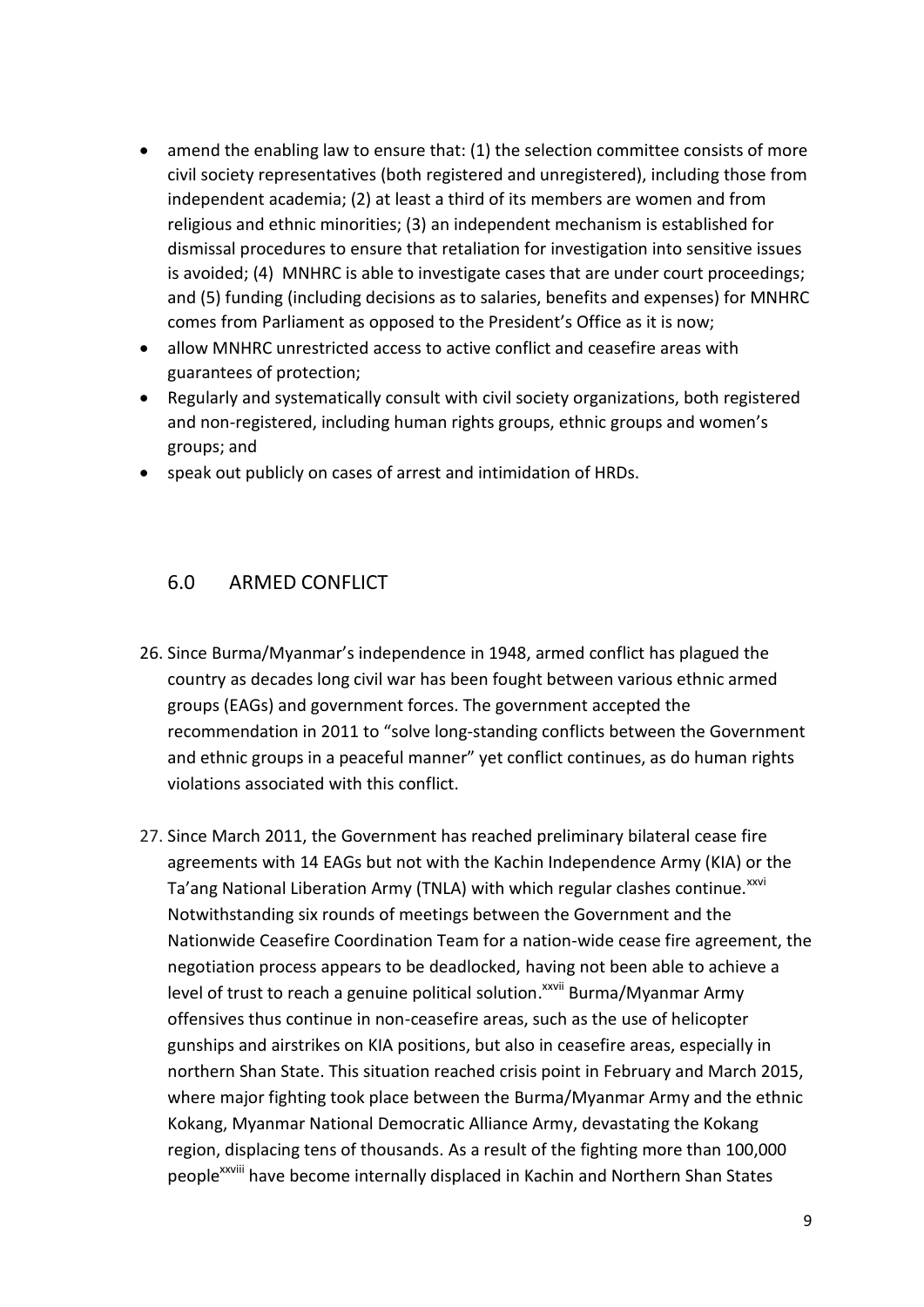alone although at the time of writing this number is increasing daily due to the ongoing Kokang conflict.<sup>xxix</sup>

- 28. Despite the Government's rhetoric on peace and democracy, there are still major concerns for the human rights situation in Burma/Myanmar. The ongoing civil war in ethnic areas has directly resulted in civilian killings, land confiscation, forced labor, child soldiers, forced relocation, torture and extra-judicial killings.<sup>xxx</sup> Those areas covered by ceasefires have seen increased investment and extractive projects that are accompanied by human rights abuses, as well as repression of activists and local residents who oppose the projects. Network for Human Rights Documentation-Burma (ND-Burma) documented 253 human rights violations across Burma/Myanmar in 2013 and 265 in 2014 $^{xxxxi}$ .
- 29. One example is the murder of a young Kachin girl (Ja Seng Ing). An independent committee determined that the military were at fault. The father of the deceased girl wrote a letter of complaint to the President and to the MNHRC. As a result the father was accused and recently convicted of "making false" allegations against the military. xxxii
- 30. A further example is the murder of unarmed villagers in Sai Lane village in Northern Shan State on July 20, 2014 by government forces which was documented by the Palaung Women's Organization. In the evening approximately 70 soldiers from Infantry Battalion (IB) 71 arrived at the village, allegedly under the belief that members of the TNLA were hiding in the village. They shot and wounded three innocent unarmed villagers and then arbitrarily detained other villagers. They also arrested and tortured U Aung Aye, the village head. Initially the military would not allow anyone out of the village to go to the hospital.<sup>xxxiii</sup> Another example occurred in Karen State where the military continues their policy of shoot-on-sight by killing and injuring local villagers. Furthermore in Karen State villagers reported that government troops had planted landmines contaminating 37 plantations, thereby depriving them of their livelihood.<sup>xxxiv</sup> The atrocities continue in 2015 and the Burma/Myanmar Army has yet to commit to either a code of conduct, nor political dialogue that is key to resolving long-standing ethnic conflict, as the Burma/Myanmar Government stated it would do in 2011.

#### RECOMMENDATIONS TO THE GOVERNMENT OF BURMA/MYANMAR:

 to reach a genuine comprehensive final ceasefire agreement between all parties including a military code of conduct, the protection of human rights and international independent monitoring mechanism;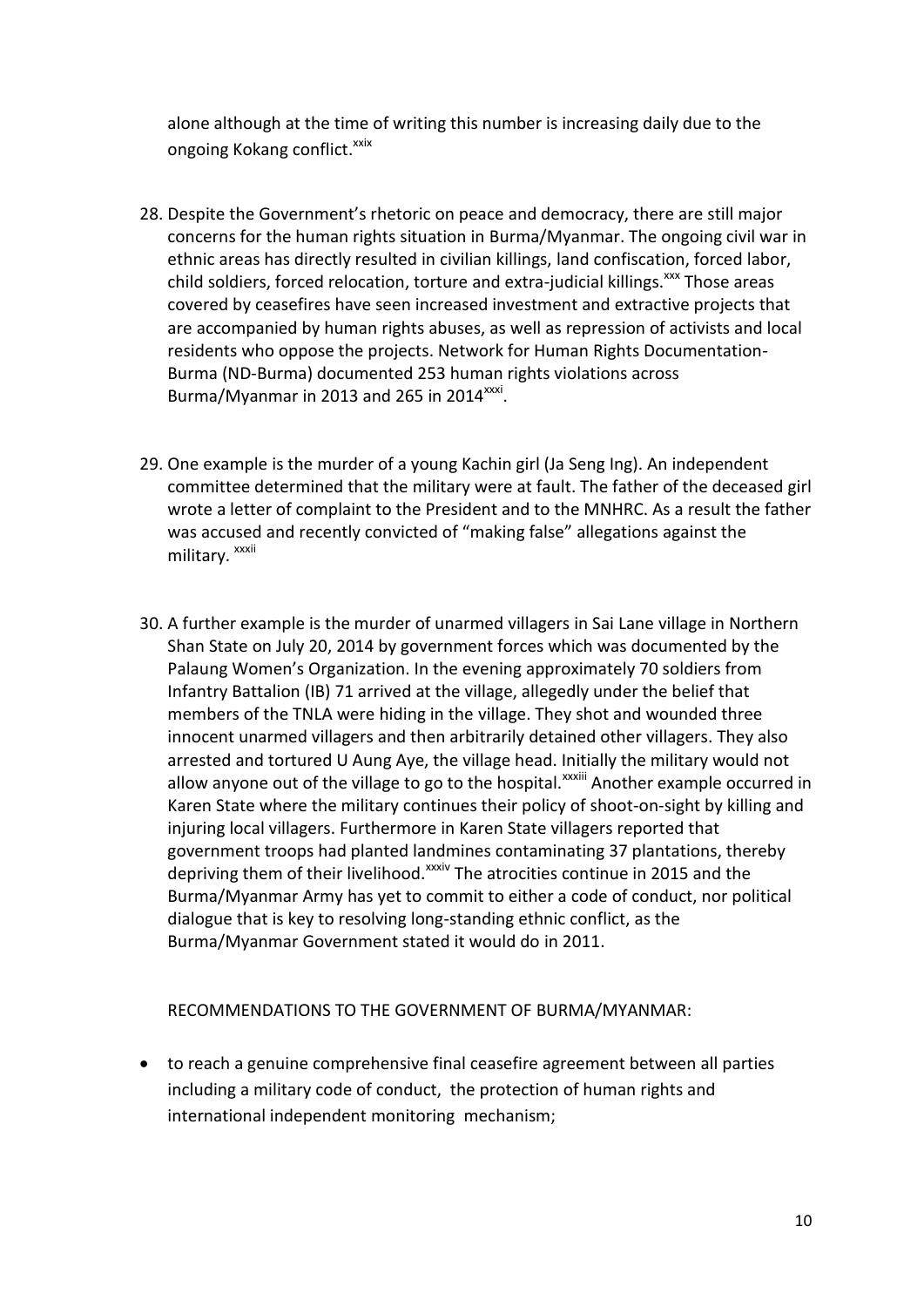- to include CSOs in the discussions about past and present human right violations (HRVs) and to fully consult with victims and communities on the impact of such violations and possible remedies;
- to undertake independent and impartial investigations into HRVs (including prosecuting the violators) and to refrain from using the judicial system as a means to intimidate victims and witnesses;
- to ensure as part of the final peace accord that the Government and all other armed parties will not have a right of impunity but will be subject to accountability for HRVs; and
- to sign and ratify the Anti-Personnel Mine Ban Treaty (Ottawa Treaty) which outlaws anti-personal mines.

## 7.0 BUSINESS AND HUMAN RIGHTS

31. Burma/Myanmar's economy has gone through major changes since 2011 as it seeks to liberalize, become globally integrated, and attract foreign direct investment. However, irresponsible private investment, especially in Burma/Myanmar's ethnic areas, is creating new patterns of human rights violations while exacerbating old ones. Such issues include; increased militarization to protect projects near conflict zones, rampant land confiscation is underway in ceasefire areas, and exploitation of natural resources with little benefit to the local community has resulted in a widening of inequality and the mass economic disenfranchisement of Burma/Myanmar's poor. This contradicts the recommendations accepted by Burma/Myanmar in 2011, to "Continue the efforts to combat poverty and ensure sustainable development, and fully implement projected reform programmes and the roadmap for political transformation," and to "Continue implementing the Government's reform policy and action plans to address socio-economic inequality in order to achieve further progress to improve the situation of human rights in the country especially in an effort to achieve most of the targets of the MDGs, including poverty reduction, the control of HIV and the fight against human trafficking." The issue of land confiscation is cross-cutting, pervasive, and applies to nearly all major investments in Burma/Myanmar since 2011. The 'Draft Land Use Policy' written by the Government and released in late 2014 ostensibly seeks to address these issues yet it primarily serves to benefit big business at the expense of smallholder farmers<sup>xxxv</sup>.

Special Economic Zones (SEZs)

32. There are three special economic zones planned for Myanmar; **Thilawa** (heavily backed by Japanese investment as well as domestic companies), **Dawei** (which will be Asia's largest industrial zone, and includes a road link to Bangkok), and **Kyaukphyu** (a planned 120 sqkm SEZ in Arakan state that is also the start of the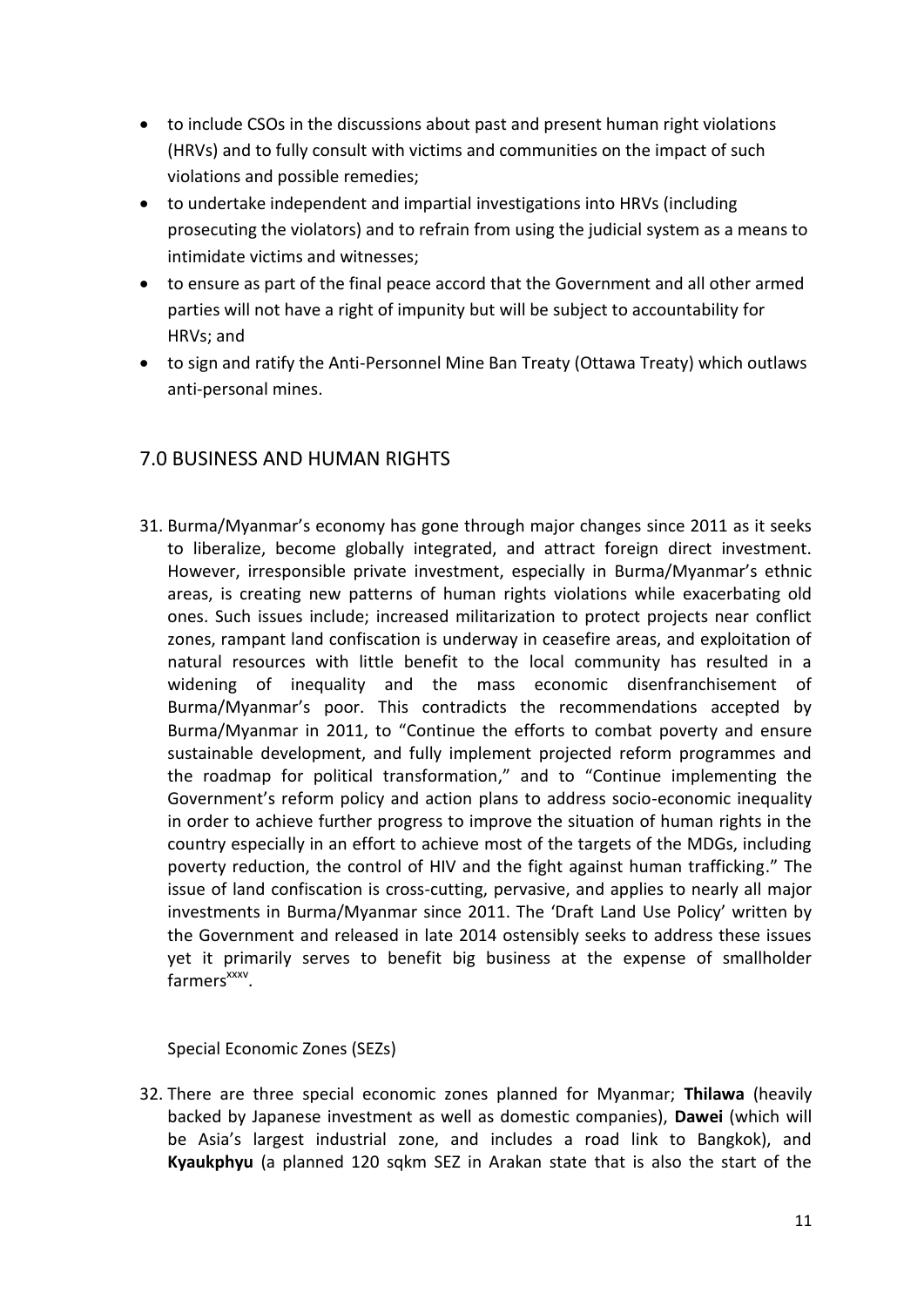Shwe Oil and Gas Pipeline). All three are in early stages of development but human rights violations are already occurring, including villagers being pressured and coerced into signing agreements and accepting compensation which has been allocated on an arbitrary and inconsistent basis, inadequate assessments of the environmental and social impacts of these projects (for example, in Dawei SEZ, the Environmental Impact Assessment was commissioned two years after construction began) while the Principle of Free Prior and Informed Consent (FPIC) has been ignored; most villagers were not informed of the projects before they began.<sup>xxxvi</sup>

#### Mining

33. The most high-profile example of mining projects causing human rights violations is the Letpadaung Copper Mine, in Sagaing Region that has resulted in land confiscations (7,800 acres confiscated), environmental degradation, violent crackdowns on protesters by authorities<sup>xxxvii</sup> (including use of phosphorus grenades and water cannons and the shooting of local villager, Daw Khin Win, by police), and dozens of arrests of demonstrators, many of whom have subsequently been charged and imprisoned under various laws, most notably the Peaceful Assembly and Peaceful Procession Law and the Penal Code.<sup>XXXVIII</sup> The local community does not support this project as their livelihoods are being destroyed and compensation offered has been inadequate.

#### Oil and Gas Extraction

34. The recently completed Shwe Gas Pipeline transports oil and gas across Burma/Myanmar into China. The oil and gas pipelines and the offshore gas fields involve Chinese, Korean, and Indian companies in partnership with the Burma/Myanmar military owned, Myanmar Oil and Gas Enterprise. The military was contracted to secure the pipeline that runs around 800km across the country, resulting in significant militarization $x$ <sup>xxix</sup>and accordingly more clashes with EAGs. Construction of the pipeline has resulted in environmental damage that has consequently had negative impacts on people's livelihoods, especially in agriculture and fishing.<sup>xl</sup>

#### Hydropower

35. There are six planned dam sites on the Salween River that runs through Burma/Myanmar's Shan, Karen, Karenni and Mon areas, with Thai, Chinese, and domestic companies invested in their construction. Over 90% of electricity generated from these hydropower dams will be exported out of Burma/Myanmar. Many of the dam sites, forcibly confiscated from local communities, are situated in conflict areas or areas where ceasefires are preliminary and fragile. This is exacerbated by increased militarization in these areas resulting in increased conflict with local ethnic armed groups.<sup>xli</sup>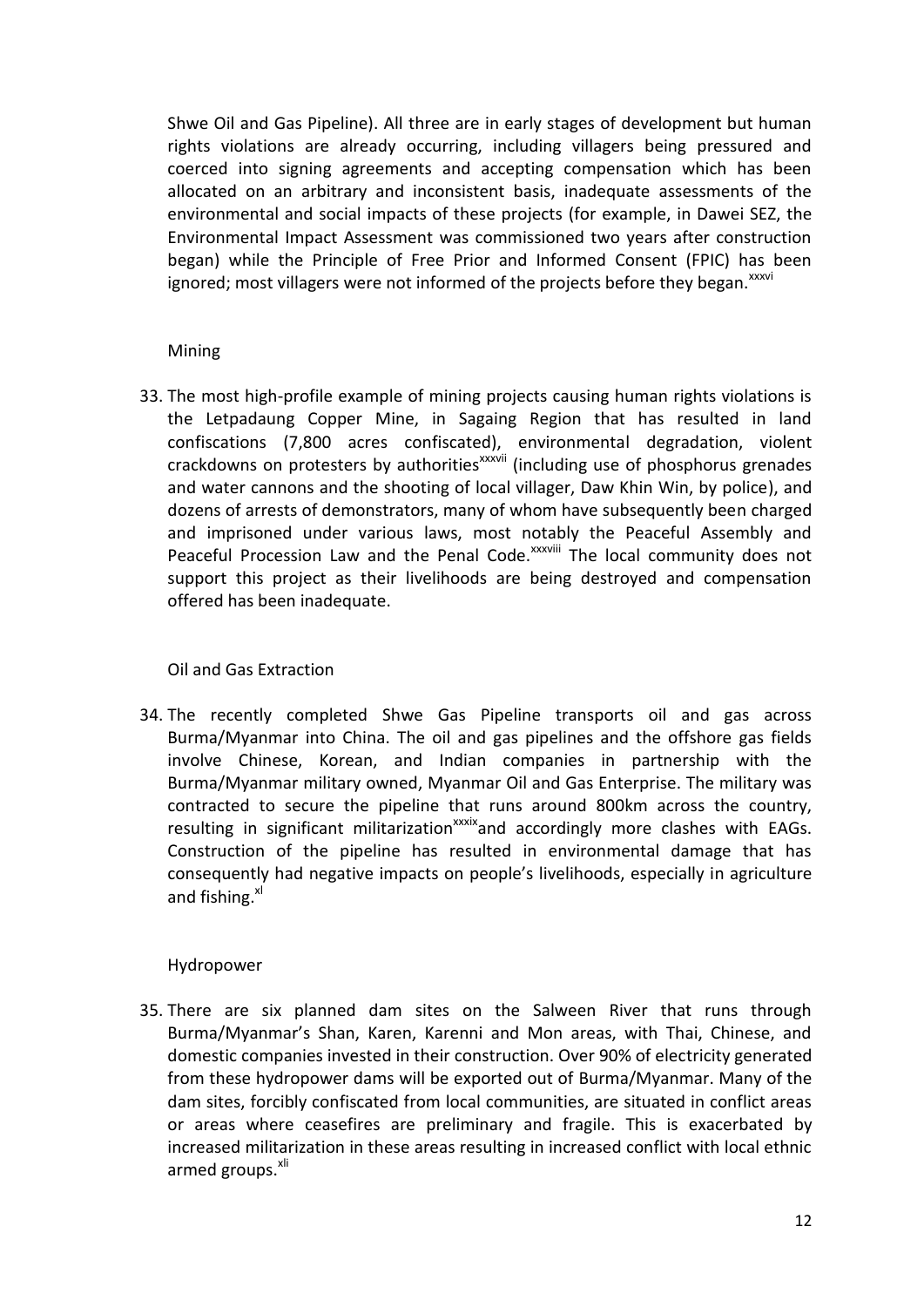#### Labor Rights

36. Although two new laws, the Labor Organization Law and the Labor Dispute Settlement Law, have been promulgated, workers, particular in Yangon's industrial zones where many garment factories are located, face difficulties when organizing for better working conditions. Reports released by labor activists<sup> $x$ lii</sup> as well as by a parliamentary commission<sup>xliii</sup> find that workers are grossly underpaid, and a complex system of overtime pay forces them to work an average 12 hour day, 6 days per week. Typically they work in hot, overcrowded, unsafe factories and live in factory provided hostels that are squalid.

RECOMMENDATIONS TO THE GOVERNMENT OF BURMA/MYANMAR:

- consult widely and inclusively with affected communities, implement the principle of FPIC and provide adequate compensation for those who are relocated;
- enact legislation that protects the rights of workers and ensures good faith bargaining practices in labor disputes; and
- refrain from natural resource extraction in ethnic areas until a comprehensive peace settlement is reached that addresses natural resource management.

## 8.0 ARBITRARY DETENTION

- 37. The arrests of political activists and human rights defenders (HRDs) in Burma/Myanmar have continued throughout 2011-2014. Despite a number of political prisoner releases throughout this period, this supposed change of attitude from the Government has not seen a genuinely increased working space for civil society and HRDs. Arbitrary detention and imprisonment has continued unabated, with a steady increase throughout 2014.
- 38. Political prisoner figures have, since the end of 2013 when 30 remained, gradually risen again to 160, with a further 203 awaiting trial at the end of 2014. Many cases have been brought without due process and without respect for rule of law. The issues surrounding arbitrary detention further stem from a lack of an independent judiciary and no real protection of basic human rights as enshrined in international law. In addition, their basic rights while in detention are often denied to them.
- 39. The laws used to arrests activists in Myanmar frequently violate Articles 19, 20 and 21 of the Universal Declaration of Human Rights and do not provide a legitimate legal basis for their detention. Laws such as The Peaceful Assembly and Peaceful Procession Act and Section 505 (b) of the Penal Code are among the most common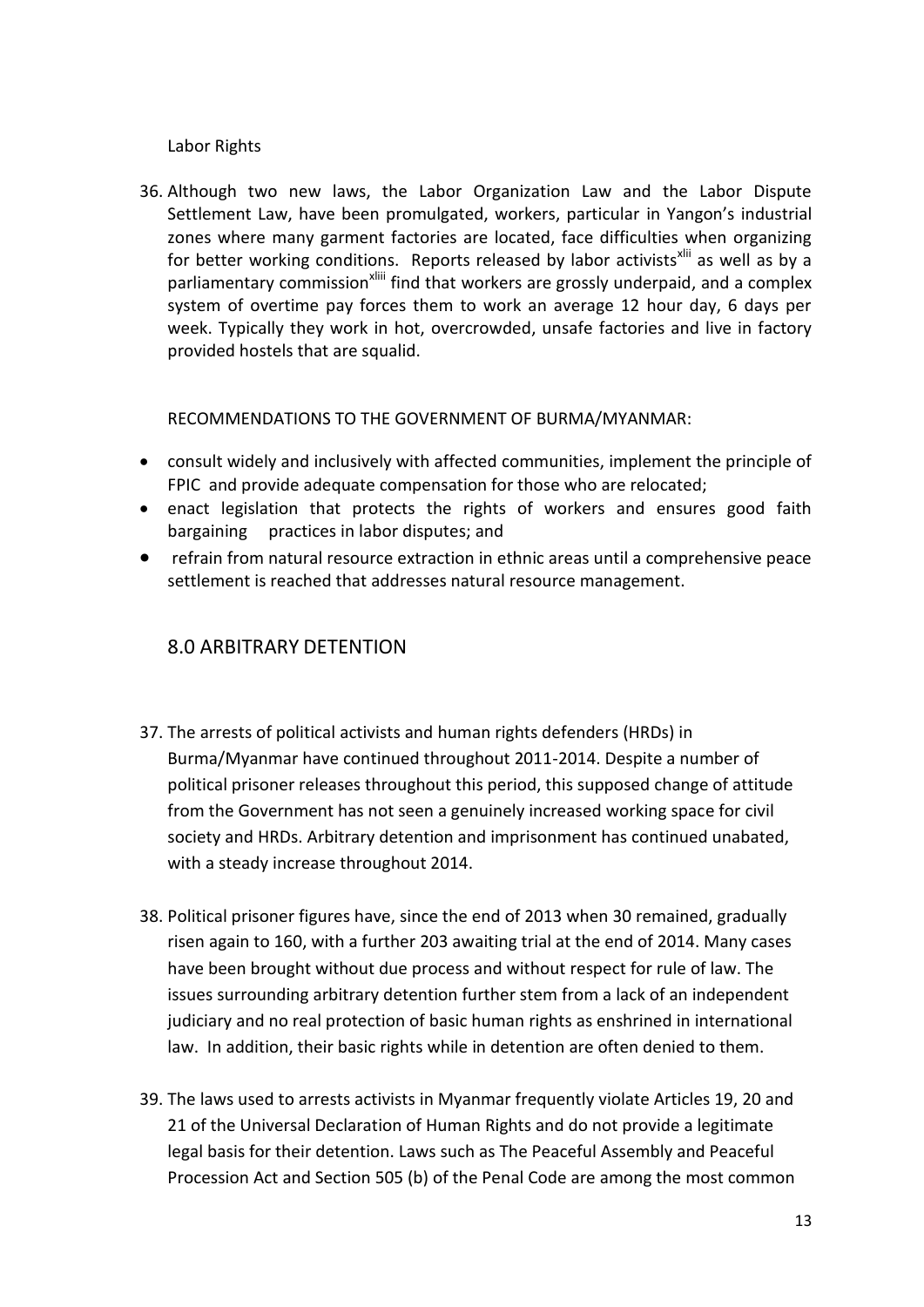used to detain activists. Both are widely considered by human rights groups to violate these Articles. In addition bail is rarely set or granted, and when it has, been set an extortionately high amount when compared with the alleged offence.

RECOMMENDATIONS TO THE GOVERNMENT OF BURMA/MYANMAR:

- reform laws used to arrest and detain political activists and HRDs to develop a genuine rule of law
- honor commitments to UDHR Articles and ensure rights under detention are respected; and
- end the common practice of arbitrarily arresting citizens for exercising their human rights to peaceful protests and freedom of assembly and expression.

## 9.0 TORTURE AND EXTRA-JUDICIAL KILLINGS

- 40. Torture and extrajudicial killings continue to take place against citizens of Burma/Myanmar committed by the authorities, within a culture of complete impunity. Until the perpetrators of these crimes are brought to justice and the culture of impunity is changed, Burma/Myanmar's civilians remain at risk. Citizens in areas of ethnic conflict or those being held in detention are especially vulnerable to abuse at the hands of government forces.
- 41. The numerous accounts of torture from across Burma/Myanmar demonstrate how torture is endemic, systematic and part of a pervasive policy of restricting and abusing the basic rights of people in Burma/Myanmar. For example, in May 2013, the Burma/Myanmar police arrested and allegedly tortured Nan Win, in an attempt to coerce him into admitting to a crime involving stolen gold, which he refused to do. The police then arrested Than Than Aye, his wife who was pregnant at the time, accusing her of involvement. They interrogated her in various locations and reportedly tortured her. On June 17 they took her on a boat to search for the hidden gold. According to a witness, the police officer in charge, Naing Aung Kyaw, repeatedly beat her during the search. At around 7pm, Than Than Aye supposedly jumped from the boat and drowned. Following her death, her husband was acquitted of the alleged crime due to a lack of evidence. An investigation was conducted; Naing Aung Kyaw was suspended and given a one-year custodial sentence, whilst his subordinates were demoted by one rank. Xilv
- 42. A further example is that of Aung Tin Win, who was accused and arrested in June 2014 for involvement in a Karen National Union raid of the Burma/Myanmar Military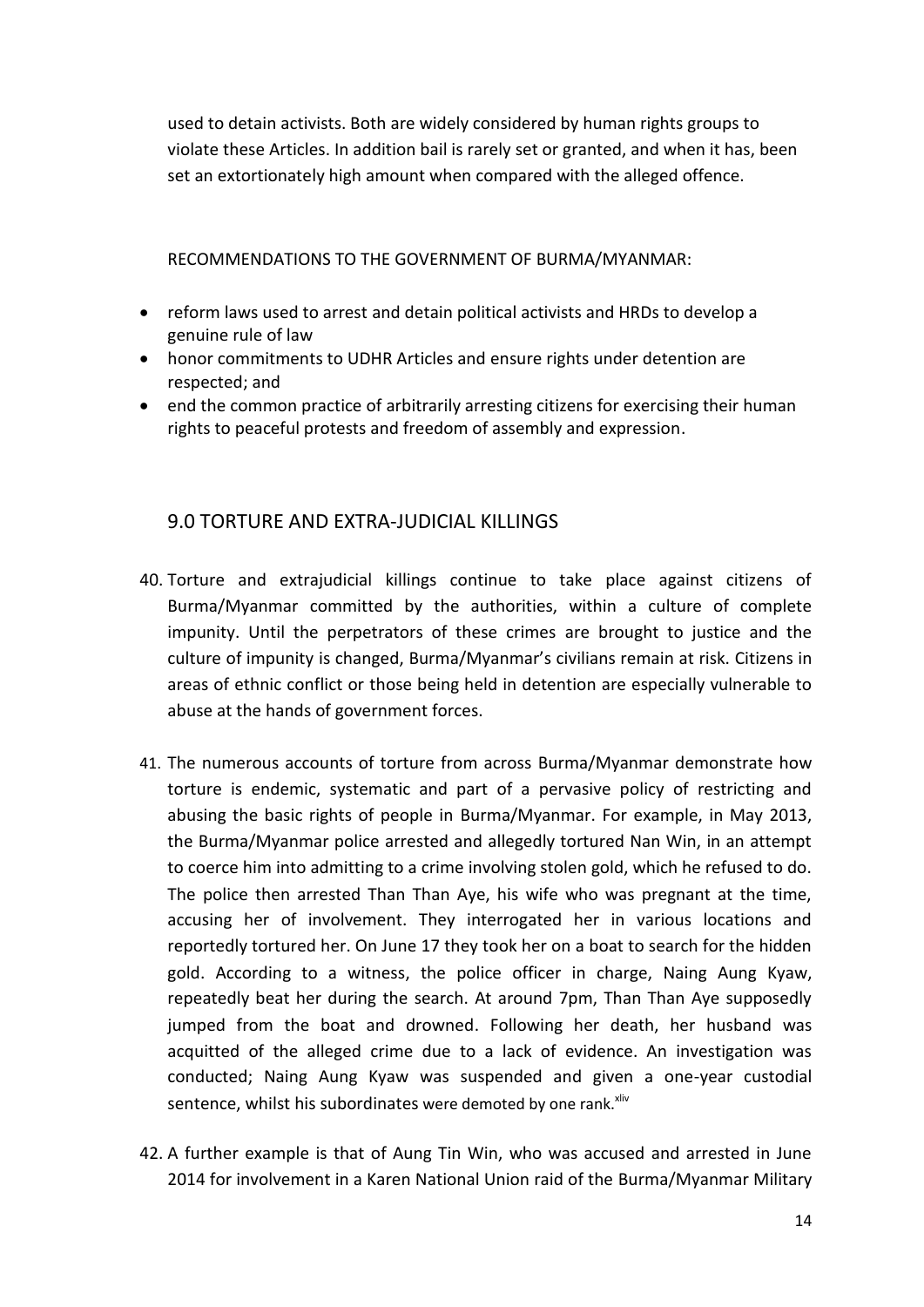in Sis Kwin Village in Pegu. During interrogation he was beaten and subject to various brutal forms of mental and physical torture, including being blindfolded and hooded; made to stand in painful stress positions; burnt with a lit cigarette; suspended upside down from the ceiling; subject to high voltage current; having an iron pipe rolled down his shins; and being forced to listen to the voices of relatives from an adjacent room in order to extract a confession. XIV

43. The cases of Par Gyi, Than Than Aye and Aung Tin Win are just a few of many that demonstrate how government forces utilize tactics that are both brutal and systematic to oppress citizens, whilst not being held accountable. The signing of the UN Convention Against Torture (CAT) is a necessary step towards removing the institutional barriers to the cessation of such human rights abuses in Burma/Myanmar. However, despite the government's verbal commitment in January 2014 to sign CAT at the 2014 UN General Assembly,  $x^{\text{Ivi}}$  at the time of writing this commitment remains unfulfilled.

RECOMMENDATIONS TO THE GOVERNMENT OF BURMA/MYANMAR:

- honor commitments to national reconciliation and end on-going extrajudicial killings, torture and other physical, mental and sexual abuses against citizens;
- fulfil the commitment to sign CAT;

1

- implement and support independent investigations into accounts of killings and torture and ensure respect for rule of law;
- end the culture of impunity and ensure government forces are held accountable for their actions in an independent and transparent legal system; and
- provide reparations to families of victims and ensure they are applied retroactively into past killings.

\*\*\*\*\*

<sup>&</sup>lt;sup>i</sup> 'Burma to free all political prisoners, says Thein Sein,' BBC, 15 July 2013, [http://www.bbc.com/news/world](http://www.bbc.com/news/world-asia-23318296)[asia-23318296;](http://www.bbc.com/news/world-asia-23318296) 11 promises made by President Thein Sein to President Obama in 2012, some of which have been only partially achieved (see United to End Genocide Nov. 5, 2014 edition): see Recommendations supported by the Government of Myanmar set out in the 2011 Working Group Report to the Human Rights Council (A/HRC/17/9)

<sup>&</sup>lt;sup>ii</sup> Sections 293-295 of the 2008 Constitution, [http://www.burmalibrary.org/docs5/Myanmar\\_Constitution-](http://www.burmalibrary.org/docs5/Myanmar_Constitution-2008-en.pdf)[2008-en.pdf](http://www.burmalibrary.org/docs5/Myanmar_Constitution-2008-en.pdf)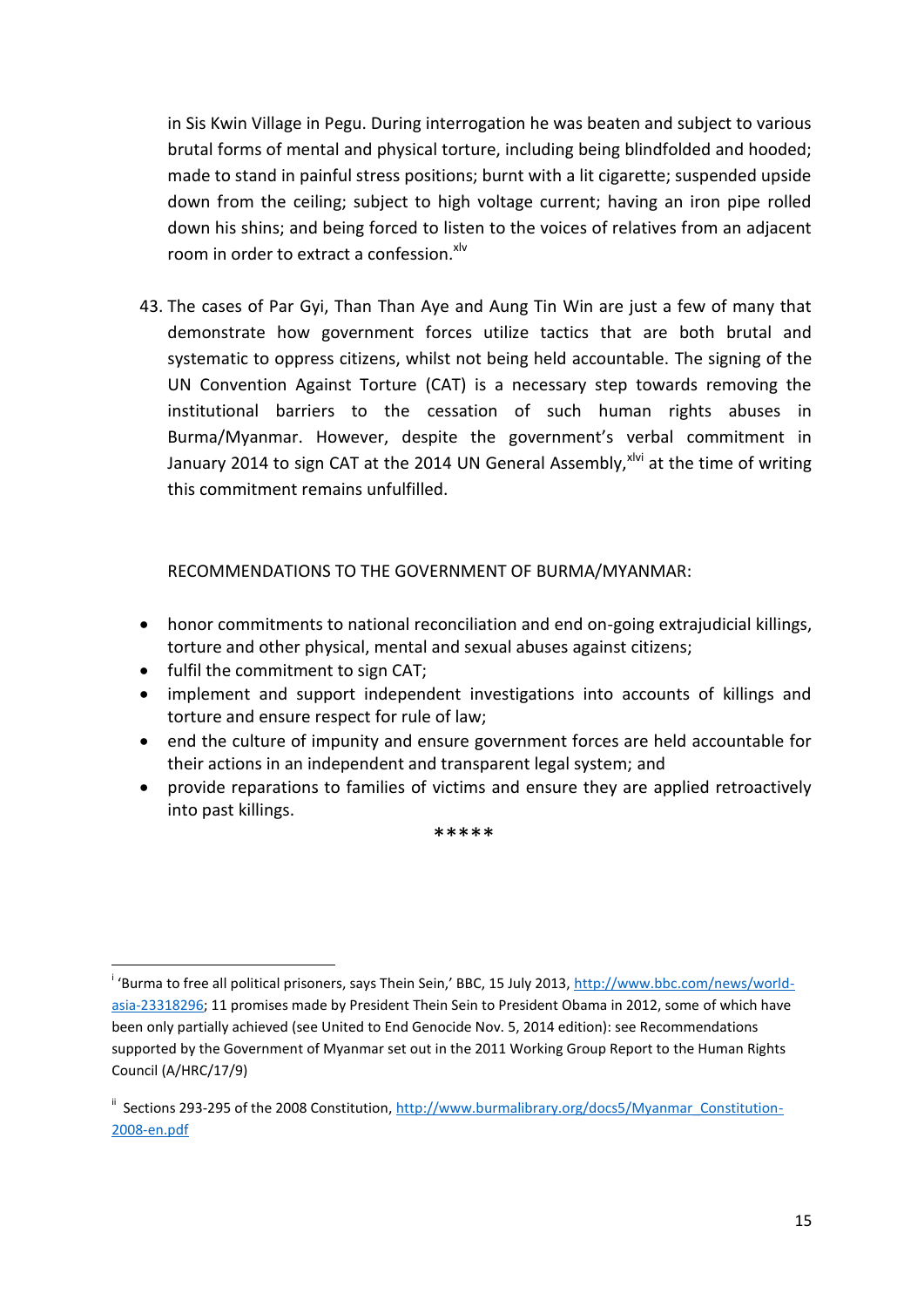iii Sections 299-301 of the 2008 Constitution, [http://www.burmalibrary.org/docs5/Myanmar\\_Constitution-](http://www.burmalibrary.org/docs5/Myanmar_Constitution-2008-en.pdf)[2008-en.pdf](http://www.burmalibrary.org/docs5/Myanmar_Constitution-2008-en.pdf) 

<sup>iv</sup> Sections 308-310 of the 2008 Constitution[, http://www.burmalibrary.org/docs5/Myanmar\\_Constitution-](http://www.burmalibrary.org/docs5/Myanmar_Constitution-2008-en.pdf)[2008-en.pdf](http://www.burmalibrary.org/docs5/Myanmar_Constitution-2008-en.pdf)

v See Report of Special Rapporteur to Human Rights Council A/HRC/25/64 dated April 2, 2014 paras.53 and 54 for a summary of recommendations in this area.

vi See Report of Special Rapporteur to Human Rights Council A/63/341 para. 103.

vii Refer to Sections 104.9, 104.10, 104.37 and 104.38 of the 2011 WG Report.

viii 'Myanmar's opening up hasn't loosened graft in courts Thomas Fuller,' New York Times, 24 October, 2014, <http://www.nytimes.com/2014/10/25/world/asia/myanmars-opening-up-hasnt-loosened-graft-in-courts.html>

<sup>ix</sup> Ibid New York Times 24, October, 2014.

<sup>x</sup> Human Rights Defenders Forum, HRD cases, [https://hrdefendersforum.wordpress.com/hrd-cases/.](https://hrdefendersforum.wordpress.com/hrd-cases/)

<sup>xi</sup> 'An Introduction to the Law and Judicial System of Myanmar,' by Nang Yin Kham, Myanmar Law Working Papers Series Working Paper 001, Centre for Asian Legal Studies, Faculty of Law, National University of Singapore, March 2014. [http://law.nus.edu.sg/pdfs/cals/working\\_papers/Myanmar/MWPS001.pdf](http://law.nus.edu.sg/pdfs/cals/working_papers/Myanmar/MWPS001.pdf)

<sup>xii</sup> Sec. 28(a) the Child Act 1993, available online at [http://displacementsolutions.org/wp-content/uploads/THE-](http://displacementsolutions.org/wp-content/uploads/THE-CHILD-LAW-1993.pdf)[CHILD-LAW-1993.pdf.](http://displacementsolutions.org/wp-content/uploads/THE-CHILD-LAW-1993.pdf)

xiii See a number of recommendations (not accepted by the Myanmar Government) adopted by the HRC set out in the 2011 WG Report – Sections 107.42 to 107.46.

xiv The Peaceful Assembly and Peaceful Procession Act 2011, available online at [http://www.burmalibrary.org/docs15/2011-Peaceful\\_Assembly\\_and\\_Procession\\_Act-en.pdf.](http://www.burmalibrary.org/docs15/2011-Peaceful_Assembly_and_Procession_Act-en.pdf)

<sup>xv '</sup>Union Parliament Passed NGO Law', The Irrawaddy, 1 July 2014, [http://www.irrawaddy.org/burma/union](http://www.irrawaddy.org/burma/union-parliament-passed-ngo-law.html)[parliament-passed-ngo-law.html.](http://www.irrawaddy.org/burma/union-parliament-passed-ngo-law.html)

<sup>xvi</sup> "Activists relay worries of draft association law to parliament", DVB, 5 June 2014, [https://www.dvb.no/news/activists-relay-worries-of-draft-association-law-to-parliament-burma](https://www.dvb.no/news/activists-relay-worries-of-draft-association-law-to-parliament-burma-myanmar/41268)[myanmar/41268](https://www.dvb.no/news/activists-relay-worries-of-draft-association-law-to-parliament-burma-myanmar/41268)

xvii See Myanmar Penal Code of 1861; Rangoon Police Act of 1899;The Unlawful Associations Act 1908

xviii 'Arrest of Party Member Could Affect Peace Process, SNLD Says,' The Irrawaddy, 16 May 2014, [http://www.irrawaddy.org/burma/arrest-party-member-affect-peace-process-snld](http://www.irrawaddy.org/burma/arrest-party-member-affect-peace-process-snld-says.html?PageSpeed=noscript)[says.html?PageSpeed=noscript.](http://www.irrawaddy.org/burma/arrest-party-member-affect-peace-process-snld-says.html?PageSpeed=noscript)

xix 'Par Killing; US Calls for Investigation,' The Irrawaddy, 29 October, 2014[, https://www.dvb.no/news/par-gyi](https://www.dvb.no/news/par-gyi-killing-us-calls-for-investigation-burma-myanmar/45471)[killing-us-calls-for-investigation-burma-myanmar/45471](https://www.dvb.no/news/par-gyi-killing-us-calls-for-investigation-burma-myanmar/45471)

xx 'Burma: Repression Marks Press Freedom Day,' Human Rights Watch, 3 May 2014, [http://www.hrw.org/news/2014/05/03/burma-repression-marks-press-freedom-day.](http://www.hrw.org/news/2014/05/03/burma-repression-marks-press-freedom-day)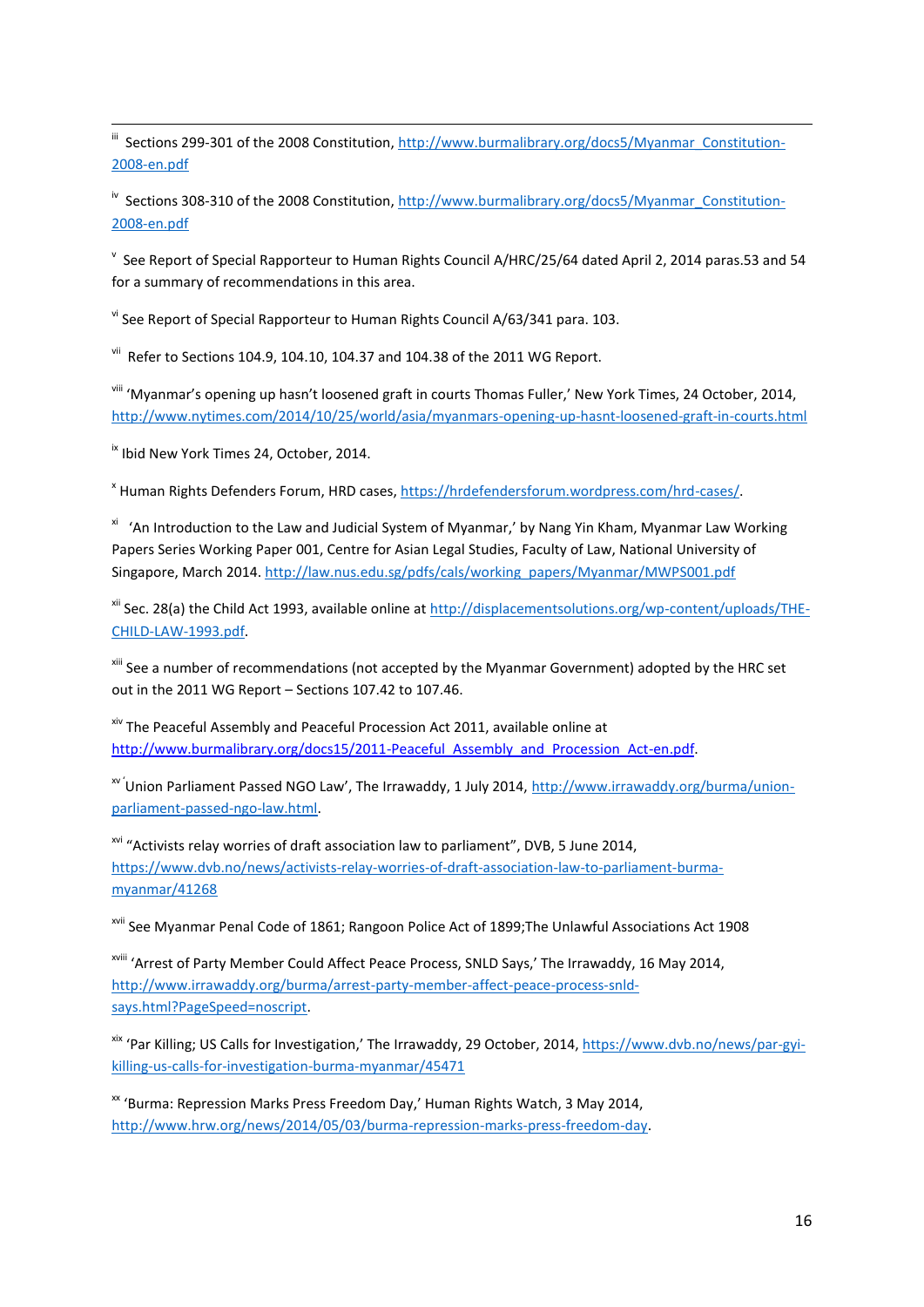1 <sup>xxi</sup> 'Formation of Myanmar National Human Rights Commission.' By President Thein Sein, September 5, 2011, available at, [http://www.burmapartnership.org/2011/09/formation-of-myanmar-national-human-rights](http://www.burmapartnership.org/2011/09/formation-of-myanmar-national-human-rights-commission/)[commission/.](http://www.burmapartnership.org/2011/09/formation-of-myanmar-national-human-rights-commission/)

<sup>xxii</sup> 'All the President's Men,' By Burma Partnership and Equality Myanmar, in "2014 Report on the Performance and Establishment of National Human Rights Institutions in Asia," FORUM-Asia, 2 September, 2014, [http://www.burmapartnership.org/wp-content/uploads/2014/09/All-the-Presidents-Men1.pdf.](http://www.burmapartnership.org/wp-content/uploads/2014/09/All-the-Presidents-Men1.pdf)

xxiii 'Burma: 'Lost in Transition'' By Burma Partnership and Human Rights Education Institute of Burma, in "2013 Report on the Performance and Establishment of National Human Rights Institutions in Asia, FORUM-Asia, 30 September, 2013[, http://www.burmapartnership.org/wp-content/uploads/2013/10/ANNI-Report-2013-](http://www.burmapartnership.org/wp-content/uploads/2013/10/ANNI-Report-2013-Burma.pdf) [Burma.pdf.](http://www.burmapartnership.org/wp-content/uploads/2013/10/ANNI-Report-2013-Burma.pdf)

xxiv 'A Human Rights Commission's Shaky Rise in Burma/Myanmar,' Global Post, 9 March, 2012, [http://www.globalpost.com/globalpost-blogs/southeast-asia/win-mra-myanmar-human-rights.](http://www.globalpost.com/globalpost-blogs/southeast-asia/win-mra-myanmar-human-rights)

xxv 'UN: Dozens Killed in Myanmar Village,' Al-Jazeera, 23 January, 2014, [http://www.aljazeera.com/news/asia](http://www.aljazeera.com/news/asia-pacific/2014/01/un-says-dozens-killed-myanmar-massacre-2014123164747146568.html)[pacific/2014/01/un-says-dozens-killed-myanmar-massacre-2014123164747146568.html](http://www.aljazeera.com/news/asia-pacific/2014/01/un-says-dozens-killed-myanmar-massacre-2014123164747146568.html)

xxvi 'Ceasefire Implementation' information, Myanmar Peace Monitor, Burma News International, available online at[, http://www.mmpeacemonitor.org/peace-process/ceasefires](http://www.mmpeacemonitor.org/peace-process/ceasefires)

xxvii NCCT and UPWS stop sixth round of peace talks early on second day,' Mon News, 24, September, 2014, <http://monnews.org/2014/09/25/ncct-upwc-stop-sixth-round-peace-talks-early-second-day/>

xxviii '2015 UNHCR country operations profile – Myanmar,' available online at, [http://www.unhcr.org/pages/49e4877d6.html.](http://www.unhcr.org/pages/49e4877d6.html) 

<sup>xxix</sup> 'UN meets government over Kokang aid request,' The Myanmar Times, 11 March, 2015, [http://www.mmtimes.com/index.php/national-news/13457-un-meets-government-over-kokang-aid](http://www.mmtimes.com/index.php/national-news/13457-un-meets-government-over-kokang-aid-request.html)[request.html.](http://www.mmtimes.com/index.php/national-news/13457-un-meets-government-over-kokang-aid-request.html)

xxx '"Untold Miseries" Wartime abuses and forced displacement in Burma's Kachin State,' By Human Rights Watch, March 2012, http://www.hrw.org/sites/default/files/reports/burma0312ForUpload\_1.pdf

xxxi 'Report on Human Rights Situation in Burma (July-December 2013),' By Network for Human Rights Documentation – Burma, 11 February, 2014, [http://nd-burma.org/reports/report-on-the-human-rights](http://nd-burma.org/reports/report-on-the-human-rights-situation-in-burma-july-december-2013/)[situation-in-burma-july-december-2013/.](http://nd-burma.org/reports/report-on-the-human-rights-situation-in-burma-july-december-2013/)

xxxii 'Open Letter: To President Thein Sein,' By Amnesty International, Fortify Rights, Harvard Law School International Human Rights Clinic, Human Rights Watch, International Commission of Jurists, and Physicians for Human Rights, 8 December, 2014[, http://www.burmapartnership.org/2014/12/21183/.](http://www.burmapartnership.org/2014/12/21183/)

xxxiii Documented by Palaung Women's Organization (internal).

xxxiv 'Uncertain ground: Landmines in eastern Burma,' By Karen Human Rights Group, May 2012, <http://www.khrg.org/sites/default/files/khrg1201.pdf>

xxxv 'The draft land use policy; putting big business first,' By Transnational Institute, 11 December, 2014, <http://www.tni.org/article/draft-land-use-policy-putting-big-business-first?context=70443>